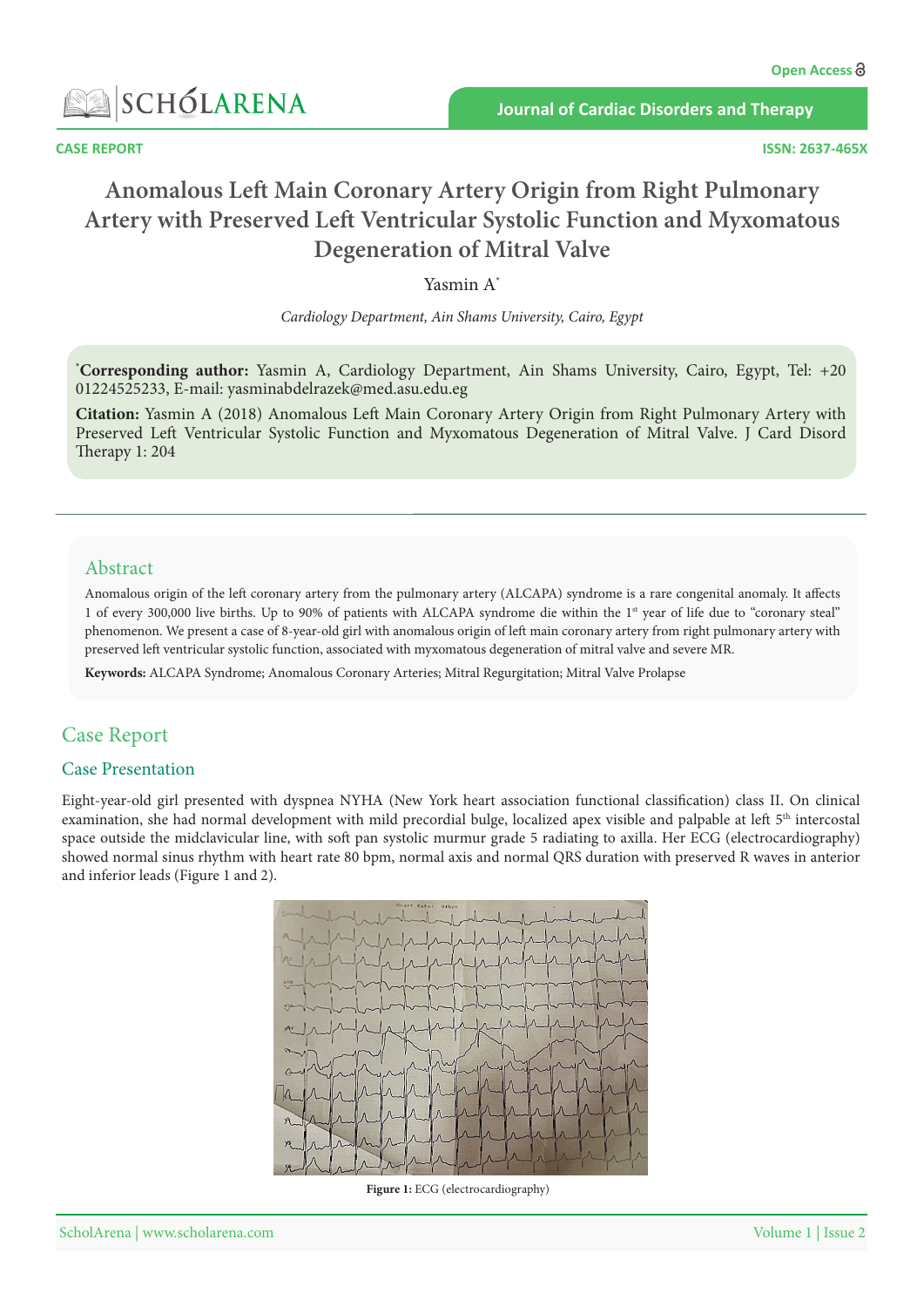

Figure 2: CXR (chest X-ray)

Her transthoracic echocardiography showed dilated LV (left ventricle) 45x31mm with preserved systolic function. Estimated ejection fraction 62% by m mode, 60% by modified Simpson method with no resting SWMA (segmental wall motion abnormality) visualized (Video 1). Myxomatous degeneration of MV (mitral valve) with prolapsing both leaflets and severe mitral regurgitation (Figure 3 and 4[\)](http://article.scholarena.co/3.mp4) (Video 2). Continuous flow inside interventricular septum in apical 4 chamber view was noticed (video 3) with reversal of flow inside dilated left coronary artery in PSAX (parasternal short axis) view (Video 4). Normal right sided structures. Normal estimated PAP (pulmonary artery pressure). Normal aortic valve morphology and flow with no aortic coarctation.



Figure 3: Transthoracic echocardiography, apical 4 chamber view showing severe mitral valve regurgitation



Figure 4: Transthoracic echocardiography, apical 4 chamber view, showing dilated left ventricle and dilated left atrium

Diagnostic cardiac catheterization was done. Aortic root injection in LAO (left anterior oblique) and RAO (right anterior oblique) views, showed dilated RCA (right coronary artery) filling LAD (left anterior descending artery) through significant mesh of collaterals, followed by filling of pulmonary artery (Figure 5[\)](http://article.scholarena.co/5.mp4) [\(](http://article.scholarena.co/5.mp4)Video 5) Patient was referred to surgery and underwent coronary button transfer technique of left main coronary artery into ascending aorta, as well as mitral valve repair. Where left main coronary artery was found originating from right pulmonary artery in a course very near to aortic root.